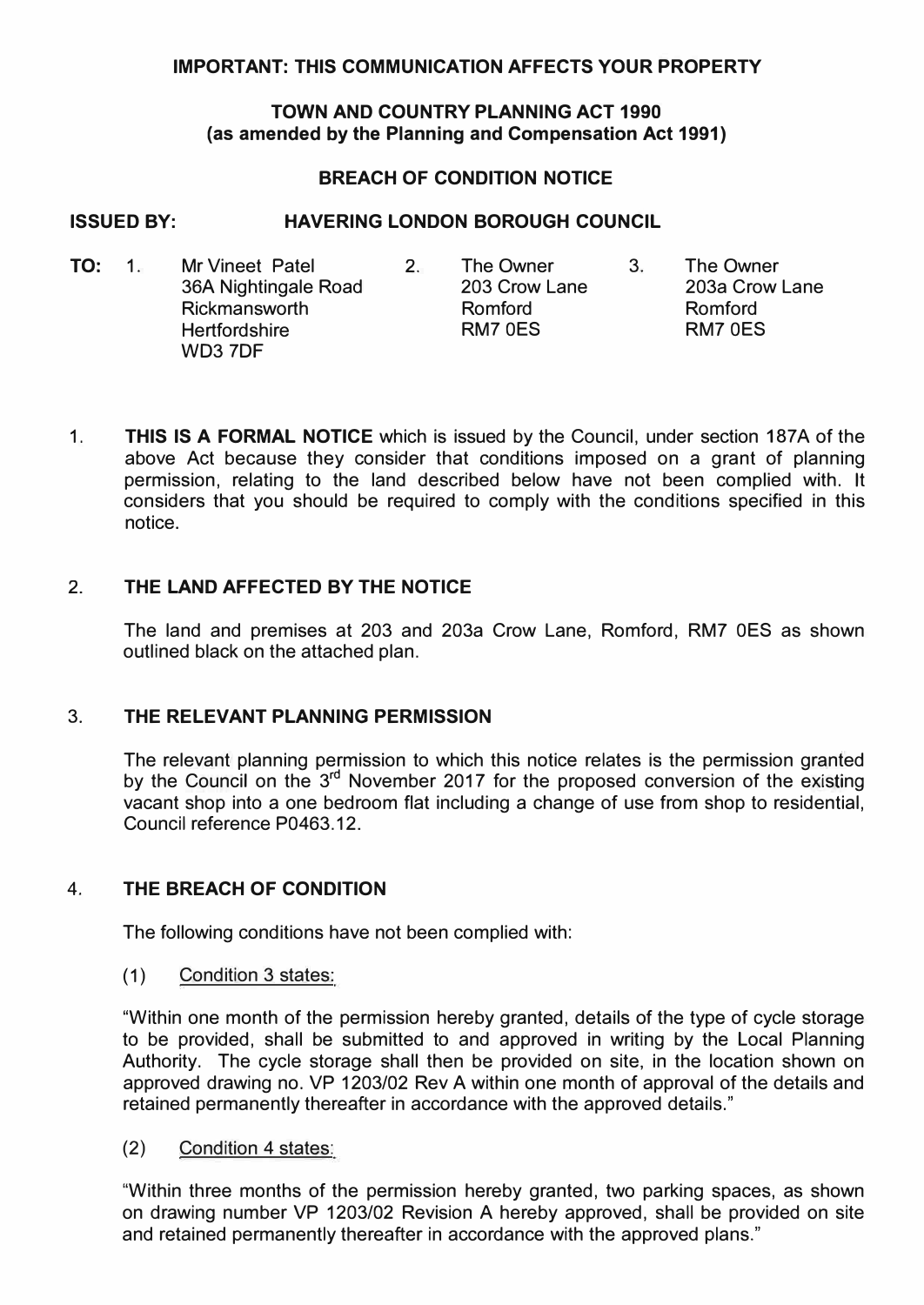### **5. THE FOLLOWING ARE TO BE PROVIDED IN ORDER TO SECURE COMPLIANCE WITH THE CONDITIONS**

- (1) Provide two clearly marked car parking spaces to the front of the property.
- (2) Provide clearly defined and secure cycle storage at the rear of the property.

Time for compliance: 30 days beginning with the day on which the notice is served on you.

## 6. **WHEN THIS NOTICE TAKES EFFECT**

This notice takes effect **immediately** it is served on you or you receive it by postal delivery.

Dated: 31<sup>st</sup> October 2018.

Signed: *David (Avil)* 

David Colwill

Position: Team Leader Planning Enforcement & Appeals

## **Authorised Officer**

On behalf of: The Mayor and Burgesses of the London Borough of Havering Town Hall Main Road Romford RM1 3BD

#### **WARNING**

# **THERE IS NO RIGHT OF APPEAL AGAINST THIS NOTICE**

It is an offence to contravene the requirements stated in paragraph 5 of this notice after the end of the compliance period. You will then be at risk of immediate prosecution in the Magistrates Court for which the maximum penalty is £2,500 for a first offence and for any subsequent offence. If you are in any doubt about what this notice requires you to do, you should get in touch immediately with the Planning Enforcement & Appeals Technician, Mercury House, Mercury Gardens, Romford, RM1 3SL (01708 432805).

If you need independent advice about this notice, you are advised to contact urgently a lawyer, planning consultant or other professional adviser specialising in planning matters. If you wish to contest the validity of the notice, you may only do so by an application to the High Court for judicial review. A lawyer will advise you on what this procedure involves.

# **DO NOT LEAVE YOUR RESPONSE TO THE LAST MINUTE**